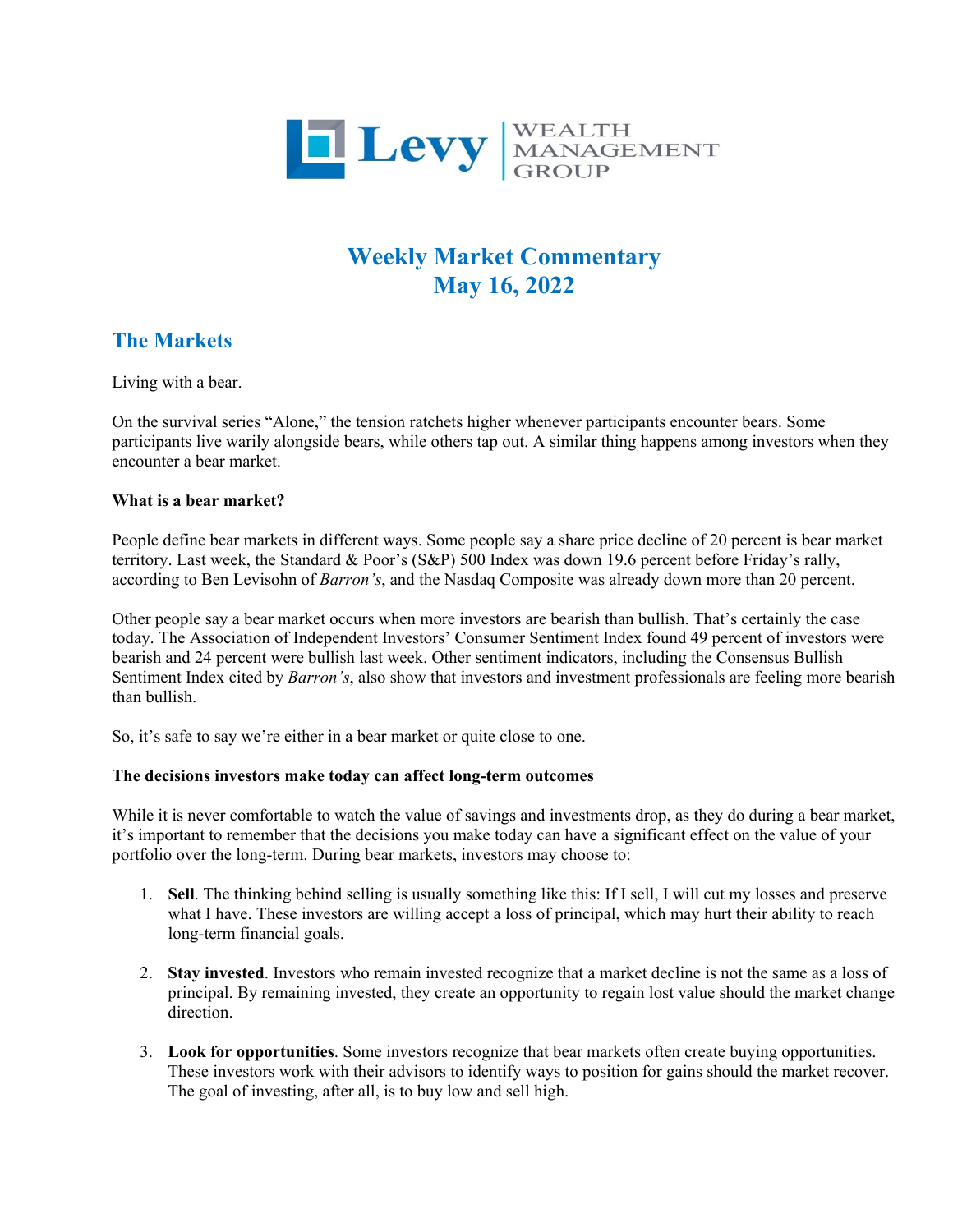#### **A few words of wisdom**

If you're feeling uncertain, this is a good time to revisit the words of Randall Forsyth and Vito Racanelli of *Barron's*. In 2008, they wrote, "The good news is that once the decline reaches that arbitrary 20% mark, based on history, the market has suffered most of its losses. The bad news is that the decline typically drags on for some time, and time may be the worst enemy…as the decline wears down investors' psyches, they tend to bail out at the market's nadir, when things look bleakest – and when the greatest opportunities present themselves."

Last week, major U.S. stock indices finished lower. Rates on U.S. Treasuries moved lower, too, as risk-averse investors moved assets into Treasury bonds, reported Samantha Subin and Vicky McKeever of CNBC.

| Data as of 5/13/22                 | 1-Week   | Y-T-D     | 1-Year   | 3-Year | 5-Year   | 10-Year |
|------------------------------------|----------|-----------|----------|--------|----------|---------|
| Standard & Poor's 500 Index        | $-2.4\%$ | $-15.6\%$ | $-2.2\%$ | 12.7%  | $10.9\%$ | 11.6%   |
| Dow Jones Global ex-U.S. Index     | $-2.0$   | $-17.0$   | $-15.7$  | 1.9    |          | 3.0     |
| 10-year Treasury Note (yield only) | 2.9      | N/A       | 1.7      | 2.4    | 2.3      | 1.8     |
| Gold (per ounce)                   | $-3.8$   | $-0.5$    | $-0.6$   | 11.8   | 8.0      | 1.5     |
| <b>Bloomberg Commodity Index</b>   | $-1.6$   | 29.4      | 39.9     | 17.9   | 9.0      | $-0.4$  |

S&P 500, Dow Jones Global ex-US, Gold, Bloomberg Commodity Index returns exclude reinvested dividends (gold does not pay a dividend) and the three-, five-, and 10-year returns are annualized; and the 10-year Treasury Note is simply the yield at the close of the day on each of the historical time periods.

Sources: Yahoo! Finance; MarketWatch; djindexes.com; U.S. Treasury; London Bullion Market Association.

Past performance is no guarantee of future results. Indices are unmanaged and cannot be invested into directly. N/A means not applicable.

#### **HERE'S THE MOST IMPORTANT QUESTION: DO YOU THINK THE STOCK MARKET WILL RECOVER?**

The editors of *Business Week* once thought the answer was a resounding, "No." On August 13, 1979, the cover of the magazine declared: *The Death of Equities: How Inflation Is Destroying the Stock Market*. The S&P 500 Index closed at 107 that day. As it turned out, they were wrong, and equities weren't dead. The value of the S&P 500 Index rose significantly over the next few decades.

Over the last 50 years, there have been other events that caused investors to think the worst. For example:

• **Black Monday**. At the end of trading on October 19, 1987, stock markets around the world had experienced the biggest one-day decline in history, according to the Federal Reserve. The Dow Jones Industrial Average lost 22.6 percent that day and finished at 1,739. (The Dow had gained 44 percent during the previous seven months.)

Last week, the Dow closed at 32,197.

• **The Dotcom Bubble**. In the 1990s, everyone wanted to participate in the commercialization of the internet by investing in technology companies – even those that weren't profitable. A speculative bubble formed and popped, reported Adam Hayes of *Investopedia*. The Nasdaq Composite Index lost almost 77 percent from March 2000 to October 2002, when the Index moved up from a low of 1,114.

Last week, the Nasdaq finished at 11,805.

• **The Housing Market Crash**. The subprime mortgage market grew fast in the early 2000s, following a change in regulations. Lower-quality mortgages were often included in mortgage-backed securities. When home prices fell, borrowers defaulted, and financial markets were disrupted, reported Paul Kosakowski of *Investopedia*. The S&P 500 fell from 1,565 in October 2007 to about 1,276 in March 2008.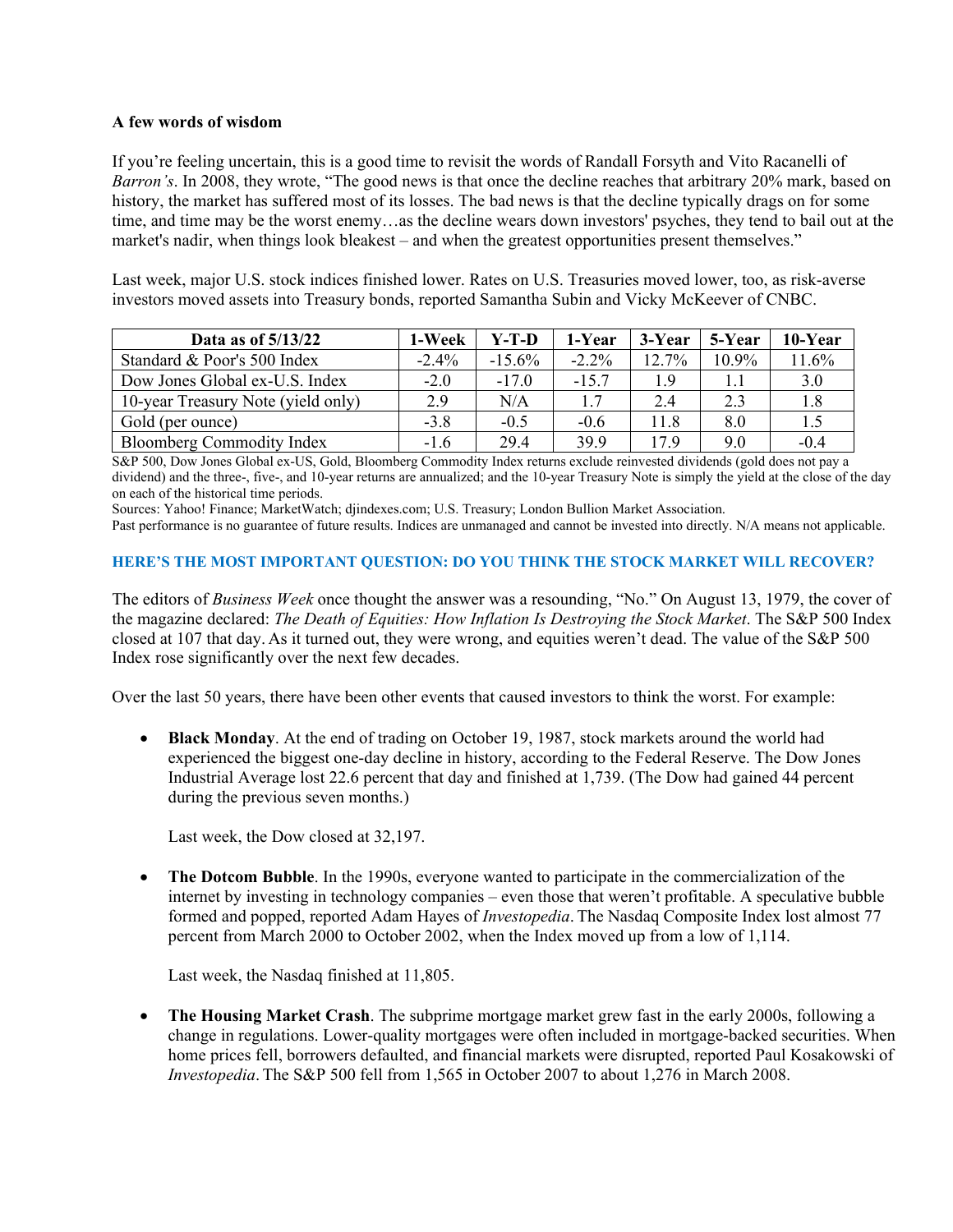Last week the S&P 500 finished at 4,024.

The weight of evidence accumulated over time supports the idea that holding a well-allocated and diversified portfolio focused on your financial goals is a sound choice. During periods of volatility, like this one, it's important to stay focused on your long-term goals.

*Past performance is no guarantee of future results.* 

#### **Weekly Focus – Think About It**

"A simple rule dictates my buying: Be fearful when others are greedy, and be greedy when others are fearful."

*―Warren Buffet, investor and philanthropist*

Best Regards,

Victor Levy for Levy Wealth Management Group

**Levy** MANAGEMENT 1818 Market St | Suite 3232 | Philadelphia, PA 19103 Main: 215-875-8720 | Fax: 215-875-8756 [info@levywealth.com](mailto:info@levywealth.com) [www.levywealth.com](http://www.levywealth.com/)

\* These views are those of Carson Coaching, and not the presenting Representative or the Representative's Broker/Dealer, and should not be construed as investment advice.

\* This newsletter was prepared by Carson Coaching. Carson Coaching is not affiliated with the named broker/dealer.

\* Government bonds and Treasury Bills are guaranteed by the U.S. government as to the timely payment of principal and interest and, if held to maturity, offer a fixed rate of return and fixed principal value. However, the value of fund shares is not guaranteed and will fluctuate.

\* Corporate bonds are considered higher risk than government bonds but normally offer a higher yield and are subject to market, interest rate and credit risk as well as additional risks based on the quality of issuer coupon rate, price, yield, maturity, and redemption features.

\* The Standard & Poor's 500 (S&P 500) is an unmanaged group of securities considered to be representative of the stock market in general. You cannot invest directly in this index.

\* All indexes referenced are unmanaged. Unmanaged index returns do not reflect fees, expenses, or sales charges. Index performance is not indicative of the performance of any investment.

\* The Dow Jones Global ex-U.S. Index covers approximately 95% of the market capitalization of the 45 developed and emerging countries included in the Index.

\* The 10-year Treasury Note represents debt owed by the United States Treasury to the public. Since the U.S. Government is seen as a risk-free borrower, investors use the 10-year Treasury Note as a benchmark for the long-term bond market.

\* Gold represents the afternoon gold price as reported by the London Bullion Market Association. The gold price is set twice daily by the London Gold Fixing Company at 10:30 and 15:00 and is expressed in U.S. dollars per fine troy ounce.

\* The Bloomberg Commodity Index is designed to be a highly liquid and diversified benchmark for the commodity futures market. The Index is composed of futures contracts on 19 physical commodities and was launched on July 14, 1998. \* The Dow Jones Industrial Average (DJIA), commonly known as "The Dow," is an index representing 30 stock of

companies maintained and reviewed by the editors of The Wall Street Journal. \* The NASDAQ Composite is an unmanaged index of securities traded on the NASDAQ system.

\* International investing involves special risks such as currency fluctuation and political instability and may not be suitable for all investors. These risks are often heightened for investments in emerging markets.

\* Yahoo! Finance is the source for any reference to the performance of an index between two specific periods.

\* Opinions expressed are subject to change without notice and are not intended as investment advice or to predict future performance.